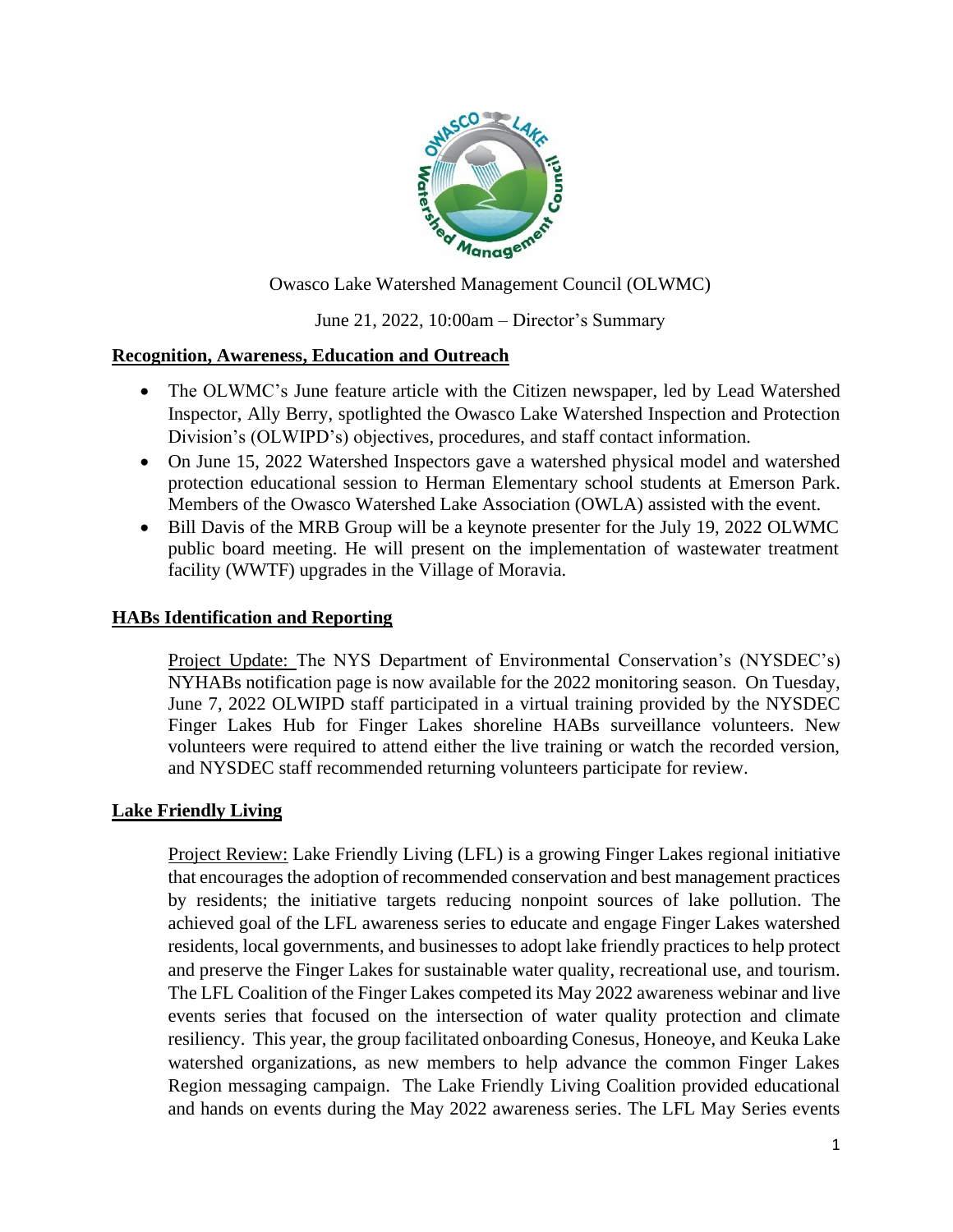calendar was published via the Cayuga County Chamber of Commerce, the Citizen Newspaper, and Life in the Finger Lakes magazine. Furthermore, LFL program promotion was included as part of the NYSDEC Region 7 News via 'DEC Delivers' with nearly ~45,000 subscribers. OLWMC staff coordinated webinar presentations on the NYS Climate Smart Communities program and the implementation of Emerson Park's new rain garden. Further, staff coordinated with the State University of New York College of Environmental Science and Forestry (SUNY-ESF) for the May 21, 2022 community shrub willow-planting project at the OLWMC's nursery in the Town of Owasco. All members of the public were encouraged to assist with the planting project. The nursery will act as a long-term source of shrub willow for the future installation of riparian buffers within the watershed. This project is also poised to offer an opportunity for a student undergraduate internship and/or capstone project in 2023. At their May 12, 2022 meeting, Auburn City Council heard a mayoral proclamation endorsing LFL awareness month and the expansion of the messaging program throughout the watershed and the greater Finger Lakes Region.

#### Project Updates:

- 17 Lake Friendly Living community events were held across the Finger Lakes Region during the month of May. The creation of the shrub willow nursery in the Town of Owasco, NY on May 21, 2022 represented one of three LFL events that the OLWMC helped lead. The nursery will act as a long-term source of willow to be used for the installation of riparian buffers throughout the Owasco Lake watershed. In total, 462 shrub willow canes were installed, which included 176 salix purpurea and 286 salix eriocephala. Lead Watershed Inspector, Ally Berry, helped spearhead discussions with SUNY-ESF staff, Tim Volk and Ann Moore, to garner their initial project support. The shrub willow material was sourced from ESF's Research Station in Tully, and Dr. Volk assisted with the nursery installation. We are grateful to SUNY-ESF for their project partnership towards improved watershed resiliency and to create opportunities for SUNY-ESF students. A thank you letter was delivered to Wegmans Food Markets for their sponsorship of lunch for participants at the event. Cayuga County Parks and Trails partnered on this project by offering mulch and the assistance of seasonal staff, Matt Reed and Nick Indelicato, for mulching the installation.
- The OLWMC has completed the installation of LFL signage to Tributary Adoption and Identification Pilot Program (TAIPP) signposts throughout the watershed.

#### **Hyfi Watercourse Level Sensors**

#### Project Review:

• OLWMC staff have installed, and maintain, 15 watercourse level sensors throughout the watershed, targeting locations that align with modeling sites for the Nine Key Element (9E) watershed plan's Soil and Water Assessment Tool (SWAT) model. The sensors are used for guiding flood and asset management, as well as for level monitoring. Hyfi has completed their development of correlation and regression analysis for the relationships between the watercourse level sensors and conventional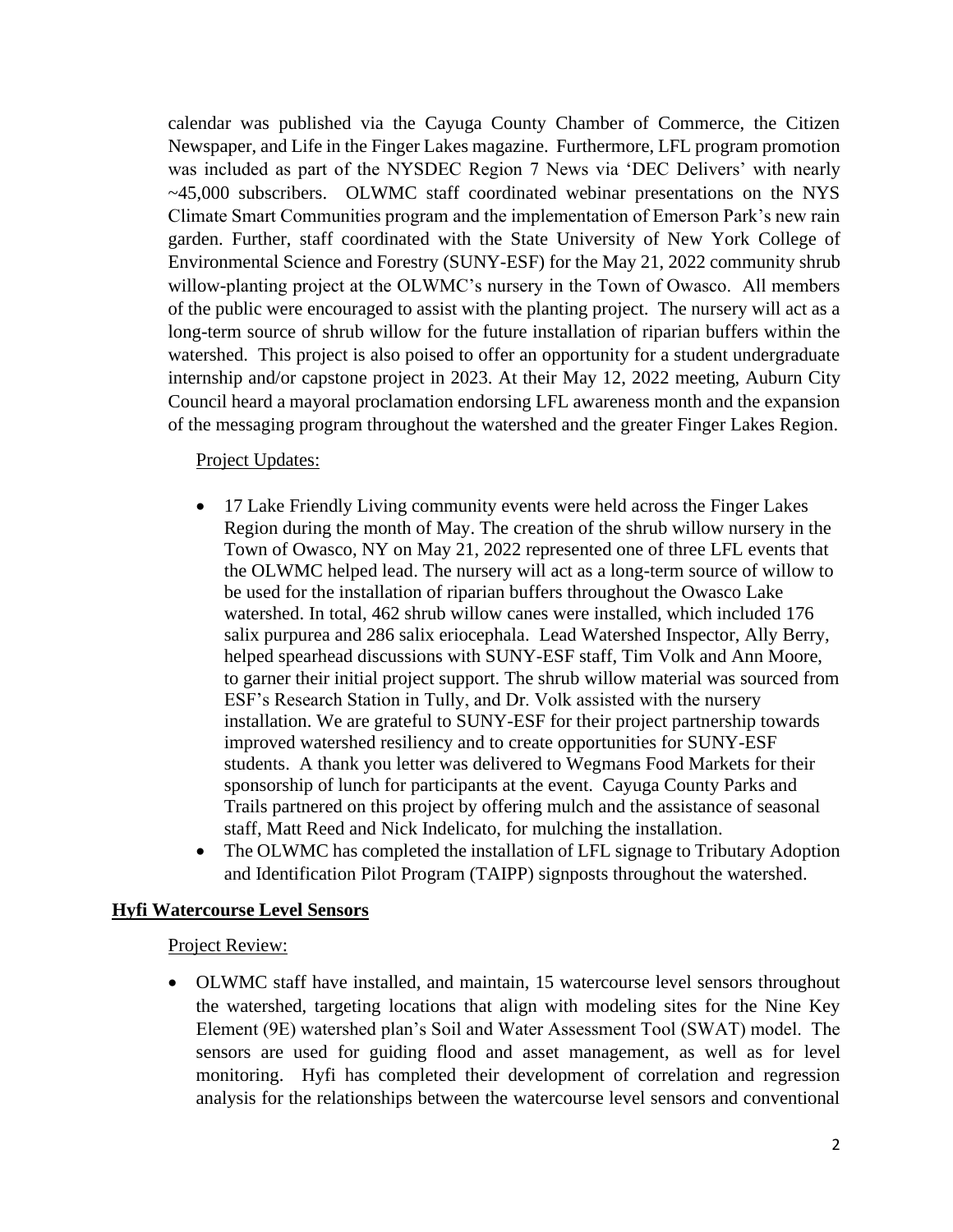USGS stream gauging. A highly significant relationship between long-term datasets supports the continued use and funding of the more spatially robust watershed sensors.

- The Owasco Watershed Lake Association OWLA's 2022 sediment and nutrient sampling program, which has elements of both routine and storm event sampling, aligns with watercourse level sensor locations. The project will provide invaluable lake loading information for continued calibration of the SWAT model. The OLWMC is supporting field sampling and sample delivery efforts for OWLA's monitoring program.
- The Owasco Lake watershed piloted Hyfi sensor platform recently won the Verizon Climate Resilience Prize for 2022.

## Project Update:

• Staff will be installing an additional watercourse level sensor and assembly for a targeted stream monitoring location at Long Point Road that aligns with water quality monitoring efforts there.

## **Watershed Partner Collaboration**

## Planning and Regulatory Projects Review:

- The OLWMC awaits guidance and project funding opportunities from NYS based on the completion and approval of Cayuga County's Nine Element Watershed Plan (9E) for Owasco Lake. The Cayuga County Planning Department is nearing the end of the 9E process and has recently developed an appendix to report recent project and programming outcomes associated with 9E recommendations. There will be a third public meeting for the public to review project updates and recommendations.
- The OLWMC offers partnership and support for the City of Auburn's NYS-awarded Drinking Water Source Protection Program (DWSP2).

## Project Updates:

- The City of Auburn's NYS-awarded DWSP2 is finalizing its presentation of source water protection recommendations that will be given to City Council on July 14, 2022.
- On May 26, 2022 the Cayuga County Department of Health (DOH) received official correspondence from the NYS DOH regarding the proposed community consensus updated watershed rules and regulations; the NYS DOH scheduled an Owasco Watershed Rules & Regs Technical Workgroup meeting for June 23, 2022.
- OLWMC endorsed, NYS environmental conservation law **(**[A6652](https://eany.us6.list-manage.com/track/click?u=99963d1ea1aa6144d22c88120&id=71858d8442&e=867eb536da)**/**[S4162](https://eany.us6.list-manage.com/track/click?u=99963d1ea1aa6144d22c88120&id=53da8c8f94&e=867eb536da)**)** would protect up to 41,000 miles of New York streams. Class "C" waterways, which are regularly used by people for boating, fishing, and other activities, would be afforded the protection that is provided to waterways classified as streams. This will require the need for permit for certain access/project(s) scenarios. The bill passed both NYS houses and will need to be signed into law.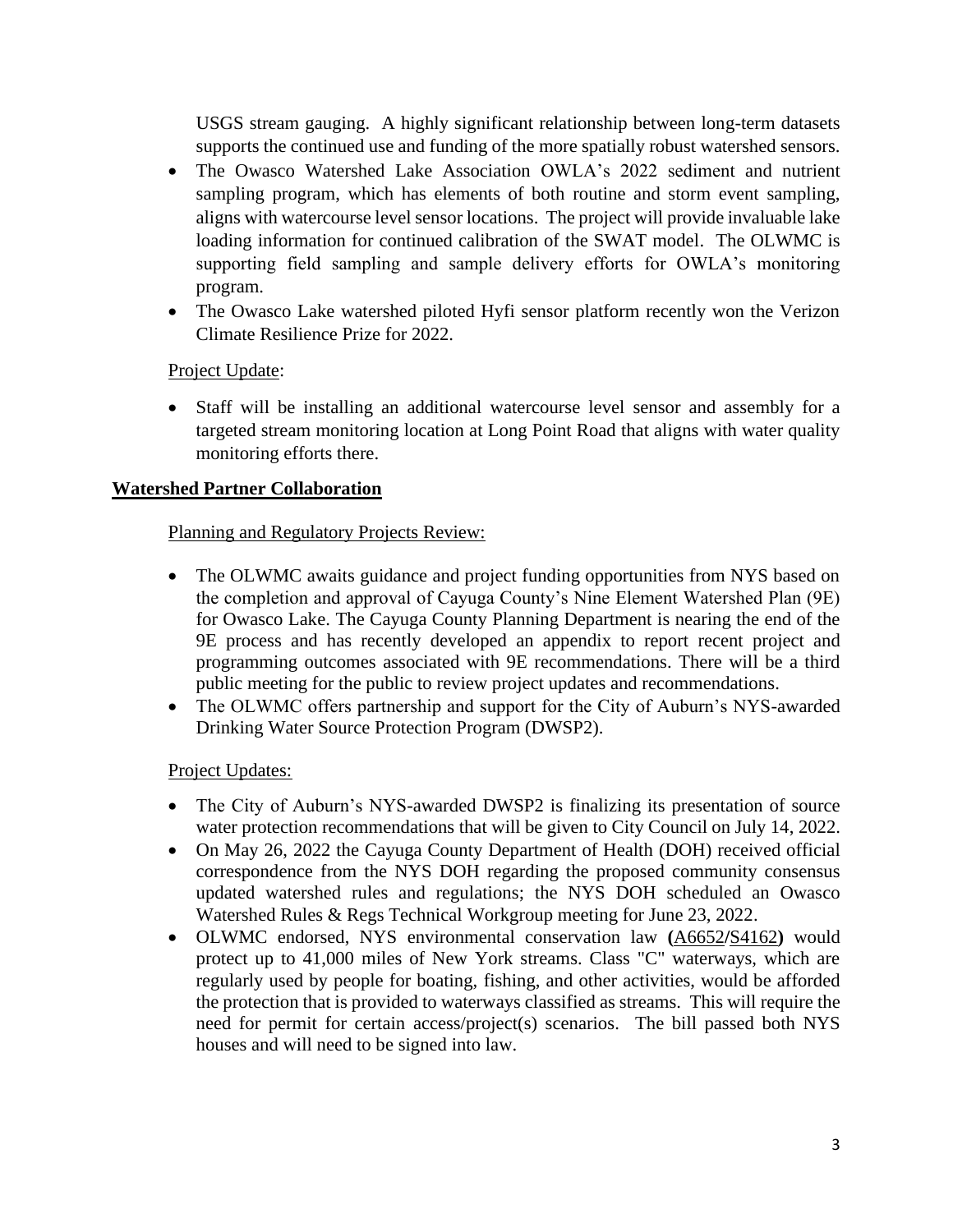## Land Holding

## Project Review:

• The OLWMC continues to work towards a transfer of ownership of the  $\sim$ 160-acre priority 'Fillmore Road' parcel in Sempronius from The Nature Conservancy (TNC) to the OLWMC that will advance the council's position as a land conservation steward within the watershed. As part of a successful transfer of ownership of the property, TNC will offer \$15,000 of upfront land stewardship dollars to help the OLWMC get started with funding needs (e.g., insurances) to own and maintain the land preserve.

# Project Updates:

- The OLWMC developed a land protection and management policy, adopted from TNC's plan, to ensure the OLWMC meets project responsibilities. The OLWMC's Land Protection and Management Policy for the new property references the OLWMC's proposed 'Land Stewardship'standard policy adopted from the ['Land Trust](http://s3.amazonaws.com/landtrustalliance.org/LandTrustStandardsandPractices.pdf)  [Alliance Standards and Practices.](http://s3.amazonaws.com/landtrustalliance.org/LandTrustStandardsandPractices.pdf)'
- A property liability insurance policy has been selected to cover the OLWMC's new exposure.

# **Other Partner Projects**

Project Updates:

- The OLWMC is collaborating with Wegmans Food Markets to promote LED flares as a safer and more environmentally friendly alternative to conventional incendiary flares. The OLWMC is underway, and under contract, with a profit-sharing initiative with Wegmans Food Markets. Similar to last year, starting May 22, 2022, Wegmans will be selling a 2pk and 6pk LED Flares at their Auburn, Geneva, Geneseo, Jamestown, Corning, Hornell, Canandaigua, Newark, and Webster locations. Wegmans has agreed to donate \$2.00 for each two pack and \$6.00 for each six pack LED flares sold at the Auburn store from May 22, 2022 to September 24, 2022 to be shared by the Owasco Lake Watershed Management Council, Skaneateles Lake Association and Otisco Lake Association.
- On June 8, 2022 OLWIPD staff enumerated shrub willow replacements required for a riparian buffer installation on a watershed farm along Veness Brook that took place in the spring of 2021. There was an apparent  $\sim 50\%$  survival rate with  $\sim 700$  shrub willow found growing vigorously. The same evening, SUNY-ESF partners assisted with the delivery and installation of replacements. Two Masters students from SUNY ESF planted 100 cuttings. They also further mulched the newly installed nursery in the Town of Owasco.
- OLWMC staff will be assisting water quality monitoring efforts for an advanced septic system installation at the Y Camp at the southern end of Owasco lake. The project, spearheaded by TNC, in partnership with the Cayuga County Department of Health, will evaluate the effectiveness of advanced phosphorus removal and will provide an educational opportunity for campers and staff.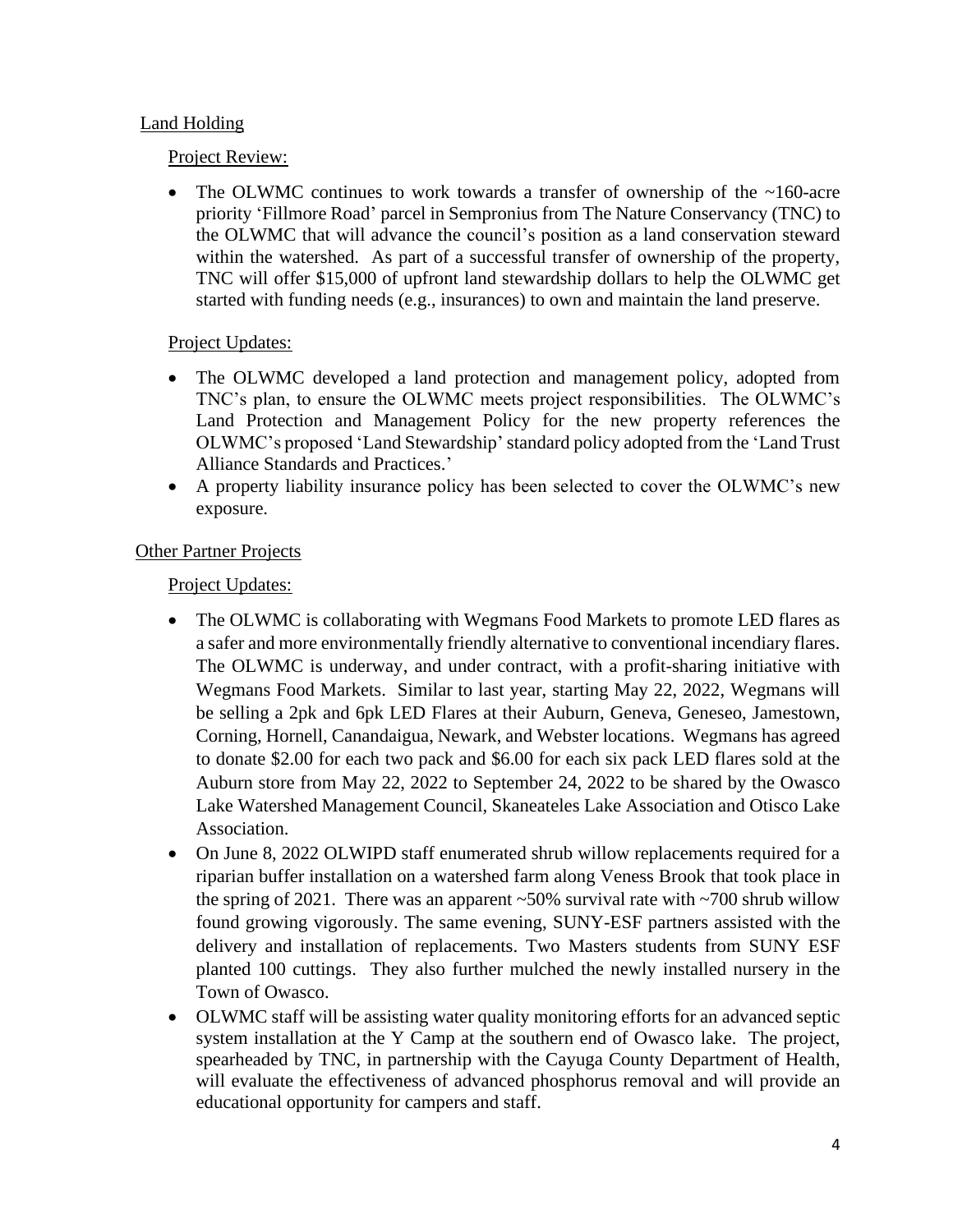## **Grant Projects and Programs Underway**

## • GLRI Conservation Kick Project

Project Review: In partnership, the Cayuga County SWCD assisted a watershed farmland owner to finalize their application for the installation of a water and sediment control basin (WASCOB). The Great Lakes Restoration Initiative (GLRI) Conservation Kick Program will fund the project, in part. The City of Auburn invested the required cost share for the grant award administered through the OLWMC, demonstrating the City's commitment towards supporting conservation advancements for local agriculture. Based on the Great Lakes Commission's upfront analysis, and relative to all other Conservation Kick projects planned across the Great Lakes Basin, the CCSWCD/OLWMC project will result in the greatest nutrient reduction outcomes*.* Project partners finalized contract details. Seneca County Soil and Water Conservation District Engineer and Auburn Director of Municipal Utilities have reviewed and approved the final WASCOB design.

## • NRCS RCPP

Project Review: On April 13, 2022 the OLWMC submitted a project proposal through the Natural Resources Conservation Service Regional Conservation Partnership Program (NRCS RCPP). The OLWMC retooled last year's NRCS RCPP proposal, according to review comments, and requested federal funding intended to help advance the Cayuga County SWCDs' conservation farm planning and BMP implementations within the Owasco Lake watershed. The proposed project will help build local capacity for certified farm planning within the watershed and provide support for targeted conservation projects, a prospect intended to increase efficiencies for local agriculture that will benefit both farmers and watershed conservation.

Project Update: The deadline for NYS NRCS staff to provide proposal feedback prior to NRCS federal level review and approval was May 27, 2022.

# **Relevant Available Grant Programs Review**

## NYSDEC:

- [Water Quality Improvement Projects](https://gcc02.safelinks.protection.outlook.com/?url=https%3A%2F%2Flnks.gd%2Fl%2FeyJhbGciOiJIUzI1NiJ9.eyJidWxsZXRpbl9saW5rX2lkIjoxMDMsInVyaSI6ImJwMjpjbGljayIsImJ1bGxldGluX2lkIjoiMjAyMjA1MTAuNTc2Njc4ODEiLCJ1cmwiOiJodHRwczovL3d3dy5kZWMubnkuZ292L3B1YnMvNDc3NC5odG1sIn0.gd1OB3MtEqd64ATFtjvVmcucCmoJs0Pt2aYfsWWjRJk%2Fs%2F173601332%2Fbr%2F131058055804-l&data=05%7C01%7Cshannon.dougherty%40dec.ny.gov%7Cec3579af0bdb4b5953be08da329841c1%7Cf46cb8ea79004d108ceb80e8c1c81ee7%7C0%7C0%7C637877926764339076%7CUnknown%7CTWFpbGZsb3d8eyJWIjoiMC4wLjAwMDAiLCJQIjoiV2luMzIiLCJBTiI6Ik1haWwiLCJXVCI6Mn0%3D%7C3000%7C%7C%7C&sdata=k%2BE1OM9vIhF6flVprtk4NXz2sr1%2FhMBk49MHKLP%2FF3Q%3D&reserved=0) (WQIP): funds are available for the implementation of projects to improve water quality or aquatic habitat, or protect a drinking water source. Eligible project types include wastewater treatment improvement, non-agricultural nonpoint source abatement and control, land acquisition for source water protection, salt storage, aquatic connectivity restoration, and marine habitat restoration.
- [Non-Agricultural Nonpoint Source Planning](https://gcc02.safelinks.protection.outlook.com/?url=https%3A%2F%2Flnks.gd%2Fl%2FeyJhbGciOiJIUzI1NiJ9.eyJidWxsZXRpbl9saW5rX2lkIjoxMDQsInVyaSI6ImJwMjpjbGljayIsImJ1bGxldGluX2lkIjoiMjAyMjA1MTAuNTc2Njc4ODEiLCJ1cmwiOiJodHRwczovL3d3dy5kZWMubnkuZ292L3B1YnMvMTE2NzI1Lmh0bWwifQ.l5uT6azX592qZRczVFs2KQTl6mHwAYL4vsfV_Mg2X1U%2Fs%2F173601332%2Fbr%2F131058055804-l&data=05%7C01%7Cshannon.dougherty%40dec.ny.gov%7Cec3579af0bdb4b5953be08da329841c1%7Cf46cb8ea79004d108ceb80e8c1c81ee7%7C0%7C0%7C637877926764339076%7CUnknown%7CTWFpbGZsb3d8eyJWIjoiMC4wLjAwMDAiLCJQIjoiV2luMzIiLCJBTiI6Ik1haWwiLCJXVCI6Mn0%3D%7C3000%7C%7C%7C&sdata=F30wAj3Dgr0p8XFfXZGmRorJd%2FNjI7QedkVgZfeMgOA%3D&reserved=0) and Municipal Separate Storm Sewer System (MS4) Mapping Grant (NPG): funds production of planning reports for nonpoint source water quality improvement projects and mapping of Municipal Separate Storm Sewer Systems.
- New York Sea Grant, in partnership with the New York State Department of Environmental Conservation (DEC), announced \$400,000 in grant funding is now available for Great Lakes ecosystem-based management projects in support of [New York's](https://lnks.gd/l/eyJhbGciOiJIUzI1NiJ9.eyJidWxsZXRpbl9saW5rX2lkIjoxMDIsInVyaSI6ImJwMjpjbGljayIsImJ1bGxldGluX2lkIjoiMjAyMjA1MTEuNTc3MjU1MjEiLCJ1cmwiOiJodHRwczovL3d3dy5kZWMubnkuZ292L2xhbmRzLzkxODgxLmh0bWwifQ.taX18Mr5B-PA_ai1vWlxxIos6-6_PJEUfz4tkx0V7e8/s/980359839/br/131125373068-l)  [Great Lakes Action Agenda.](https://lnks.gd/l/eyJhbGciOiJIUzI1NiJ9.eyJidWxsZXRpbl9saW5rX2lkIjoxMDIsInVyaSI6ImJwMjpjbGljayIsImJ1bGxldGluX2lkIjoiMjAyMjA1MTEuNTc3MjU1MjEiLCJ1cmwiOiJodHRwczovL3d3dy5kZWMubnkuZ292L2xhbmRzLzkxODgxLmh0bWwifQ.taX18Mr5B-PA_ai1vWlxxIos6-6_PJEUfz4tkx0V7e8/s/980359839/br/131125373068-l) Awards of up to \$50,000 per project. Applications are due